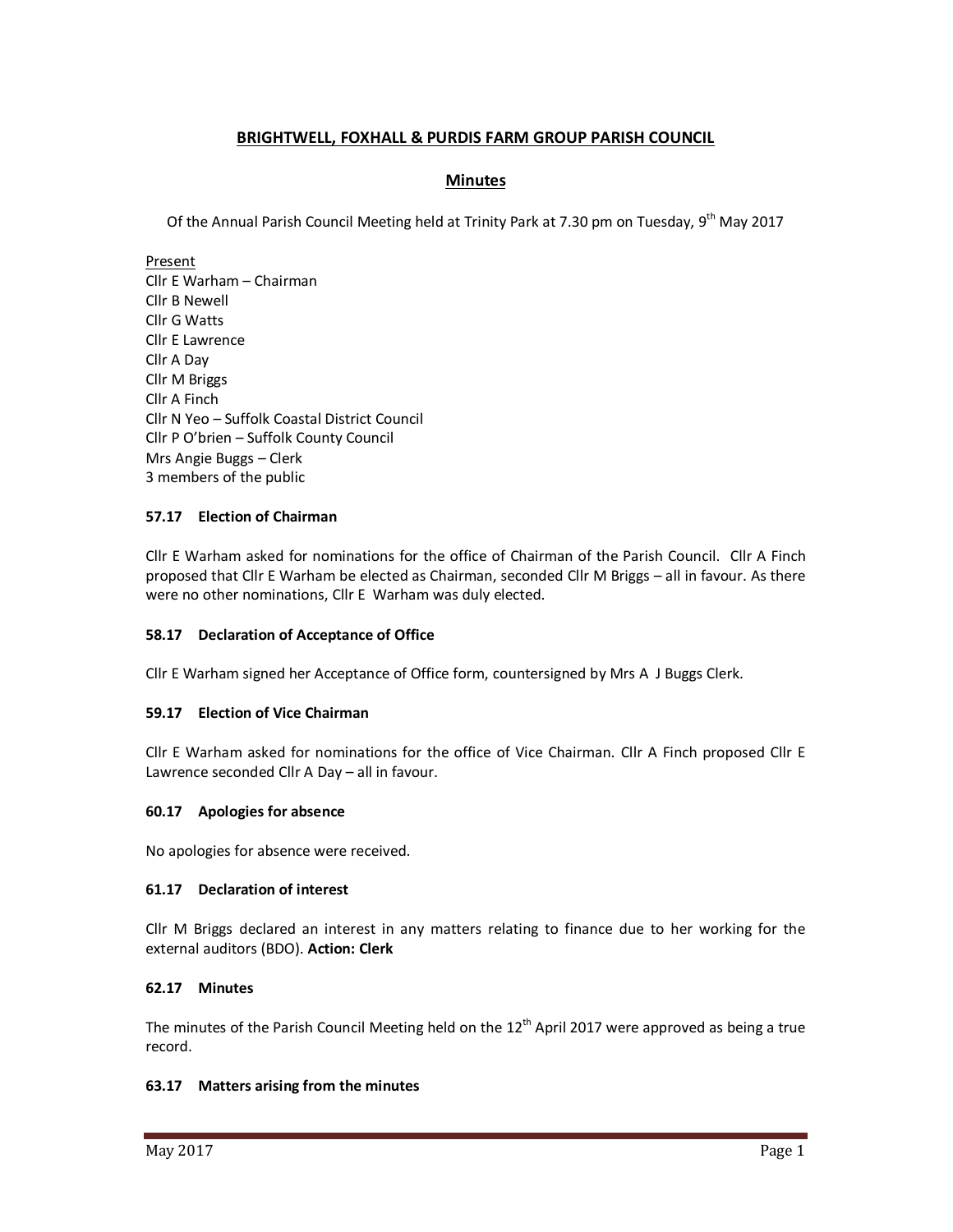All matters arising will be discussed as part of the agenda.

#### **The meeting was adjourned to receive reports from:**

Cllr P O'brien – Suffolk County Council – written report

The changes that began in 2015 are continuing; changes that are bringing about more effective and efficient services and an overall understanding of the future possibilities for local government. Assessment of the future is essential, in particular, in relation to our continuing need to make savings.

The council has made savings in excess of £200ml since 2011 and is required to make further savings of £120ml up to 2020. (After 2020 there will be no grant to local councils, they will be expected to finance their services through business rate retention). The council decided to implement the 3% Nation Adult Social Care Levy and this enables the council to strengthen the care sector. SCC is committed to running a low-tax county and this we have done by freezing Council tax since in 2010. Fortunately partnership working, which I have long supported, is starting to have an effect. This is particularly noticeable with the police and fire service and with the joint working of social care and mental health. However, I must admit to an impatience for greater involvement and recognise that, perhaps, the main reluctance to partnership is the loss of prestige/power. Organisations are unwilling to forego their prominence. But it has to happen in order for services to continue to provide.

Maintaining Suffolk's roads is a priority and SCC has invested £10ml in a programme of surface dressing that has enabled 300 miles of road to be renewed. Pot holes are disappearing!

On the subject of highways, I continue to re-iterate my concern to SCC, The Highways Agency, police and local MPs of the need for an emergency action plan for dealing with the traffic chaos that arises when the Orwell Bridge is closed and vehicles diverted through Ipswich. It is relatively straightforward if the bridge is closed due to high winds, altho' this was not the case last November, as there should be plenty of warning. If an accident happens then there is no warning and hours of delay ensue. I recently attended a meeting with the Highways Agency and SCC Highways Management at SCC and raised the issue of allowing low sided vehicles crossing the Orwell Bridge in wind conditions that would be too strong for high sided. This is being considered.

I am pleased to report improvement in Suffolk schools. Figures published by The Department of Education confirm that Suffolk's GCSE progress has, for the first time, risen above the national average. Suffolk is now ranked in the top half of all authorities at 55th out of 151.

I chair the Police & Crime Panel that both challenges and supports the Police Commissioner. The Panel's last meeting in March focused on: partnership working, something of which the Commissioner is very concerned; protecting vulnerable people, those affected by domestic abuse, exploitation and drug use. I have one to one meetings with the Commissioner every quarter to receive an update on issues and convey any special concerns.

I have spent all my locality grant, £12,000 on such projects as: speed control sign, new playground equipment, replacement church windows, notice boards, barrier for recreation ground, posts for war memorial and much more.

I have schemes on-going within my local highways budget.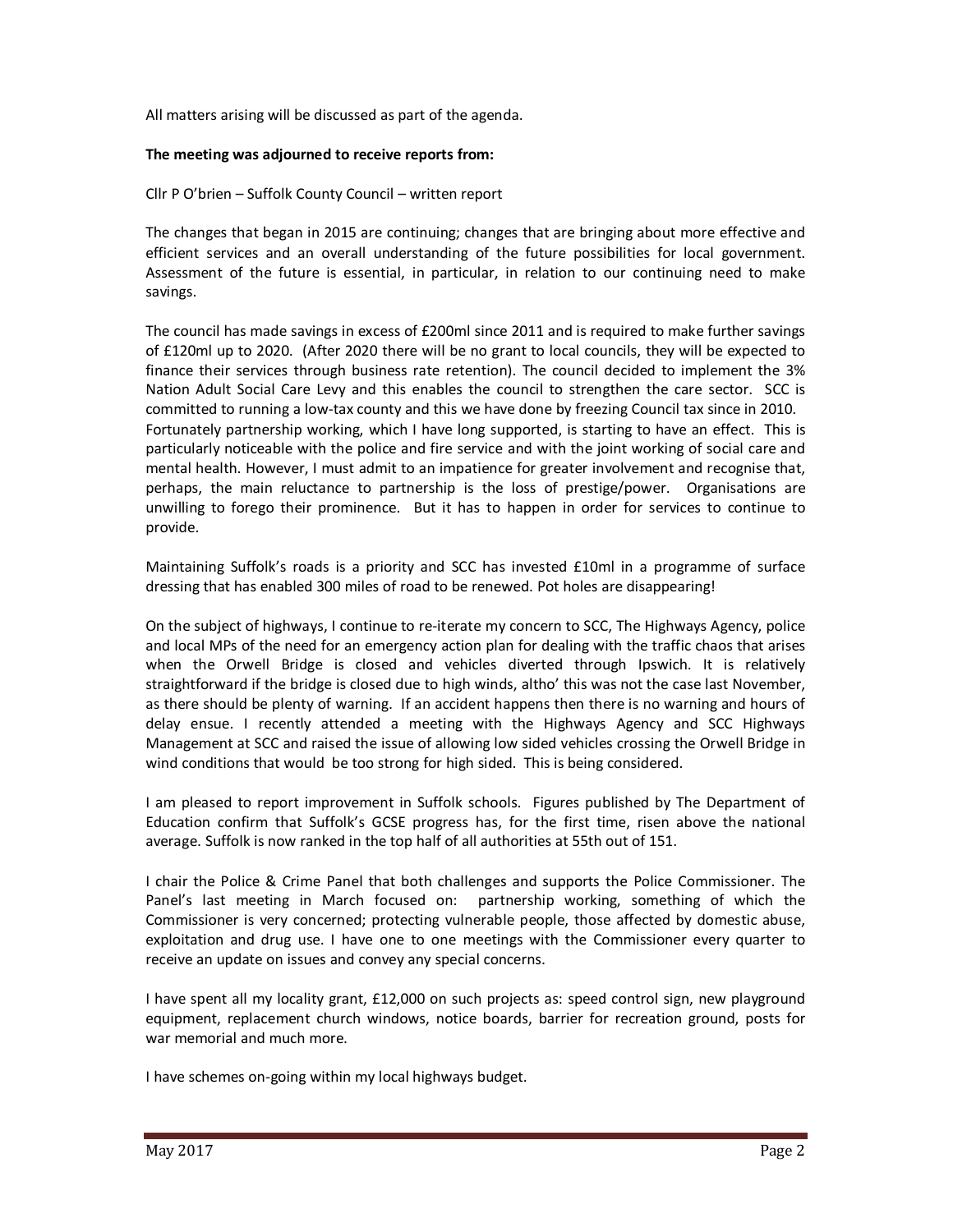Lastly, I would like to say that despite the disruption that is invariably caused by changes, SCC is a good organisation with dedicated staff and members.

Cllr N Yeo – Suffolk Coastal District Council – written report

I spent most of April organizing the County Council Conservative candidates for Suffolk Coastal division and spent all of Friday at the Police Headquarters in Martlesham where the Conservatives retained all but one seat in this area.

I was looking forward to normality returning but since the Prime Minister has announced the General Election for June 8 I will be back on the campaign trail as deputy agent for Dr Therese Coffey.

This last month I have attended a couple of meetings at SCDC including a one to one with Ben Woolnough on Adastral Park which was very informative and I believe that there is another meeting arranged for all Parish Councils to discuss the Planning Application again.

I also went along to Trinity Park to have a look at the plans for the proposed development of the land by Orwell Truck Stop and the Piggeries. Initially I was not opposed to the idea of developing the far end of the site closest to Ransomes but when viewing the plans I was astonished to see that the whole area is to be developed and one building appears to be as high as the BT Tower at Martlesham. This is not acceptable for many reasons which I will explain in more detail at the Parish Council meeting on Tuesday. I will be keeping a close eye on any Planning Applications for this site that are sent to the District Council.

On a lighter note I am pleased to let you know that the country's top road cycling event is returning to the county – with a large part of one stage taking place in Suffolk Coastal.

Stage Six of Britain's premier road cycling race, the OVO Energy Tour of Britain, will take place entirely within Suffolk, a first for the county, on Friday, 8 September.

The 183-kilometre stage starts in Newmarket, then heads east across the county, heading east from Newmarket to the finish in the centre of Aldeburgh, on the Suffolk Coast, with the race again sponsored by Suffolk brewer, Adnams.

It will snake round the roads of Suffolk Coastal, visiting towns such as Framlingham, Woodbridge, Saxmundham, Leiston, as well as many of the villages in between, before finishing in Aldeburgh.

During the summer Felixstowe will be hosting an Open Air Cinema with the first day of viewing on Saturday 29 July, a day is being dedicated to films for all the family to enjoy on the seafront – and we are looking for suggestions for which films to show!

The free, one-day event is being supported by the Felixstowe Town Council's Youth Forum which has provided £2,000 funding.

The films need to be suitable to be shown to children in the morning, young people in the afternoon and adults in the evening. All films should be PG and suitable for all ages. Film ideas should be sent to: communications@eastsuffolk.gov.uk.

#### **The meeting was re-convened.**

#### **64.17 Clerk's Report**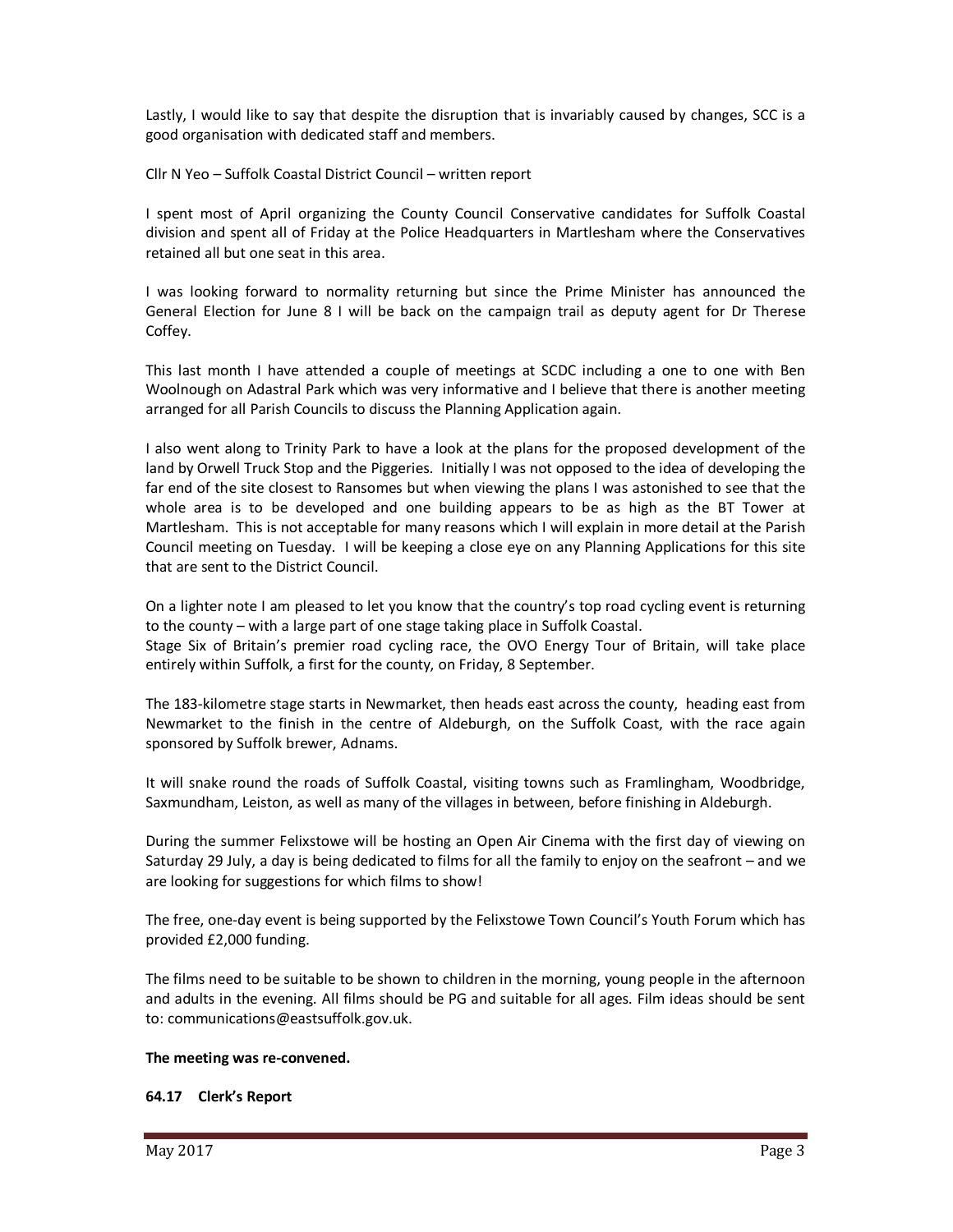The purpose of this report is to update members on outstanding issues, items received after the deadline for agenda items, correspondence and action taken by the Clerk.

#### The Equality Act 2010 (Specific Duties and Public Authorities) Regulations 2017

There have been new regulations relevant to the Equality Act 2010 in relation to gender pay gap reporting.

The Equality Act 2010 (Specific Duties and Public Authorities) Regulations 2017 will come into force on  $31<sup>st</sup>$  March 2017.

The information related to the new provisions will need to be published no later than 30<sup>th</sup> March 2018.

http://www.legislation.gov.uk/uksi/2017/353/pdfs/uksi 20170353 en.pf

Reminder of new rates for minimum and living wage from April 2017

Details are available on DWP website.

#### The Digital Economy Bill has received Royal Assent 27/04/17

The Act will be of interest everyone as it includes the legal right to a fast broadband connection. We are aware that many of our Councils/Clerks/Councillors and their residents connections are limping along. This is regardless of the millions invested in infrastructure across the region.

I am sure we all welcome regulations that also hold providers to account. With automatic compensation when you are left without a connection and if this is not fixed in a timely way.

Below is an overview of the new provisions and at the end is a link to the Act:

The Act includes provisions which will:

- give every household a legal right to request a fast broadband connection
- give consumers and businesses better information about communication services, easier switching and automatic compensation if things go wrong
- cut the costs for new infrastructure and simplify planning rules
- enable stronger enforcement of direct marketing laws
- create civil penalties for online pornographers who do not verify the age of their customers, and ISP level blocking of non-compliant sites, and;
- help protect consumers from "bill shock" by requiring mobile network operators to offer a bill capping facility

During the passage of the Bill through Parliament, a series of useful provisions have been added, including;

- powers to ensure that the Crown guarantee of BT pensions has the necessary flexibility to allow BT and Openreach to be separated
- powers to tackle the problem of "bots" in the online secondary ticketing market,
- an extension of the public lending right to cover e-books, and;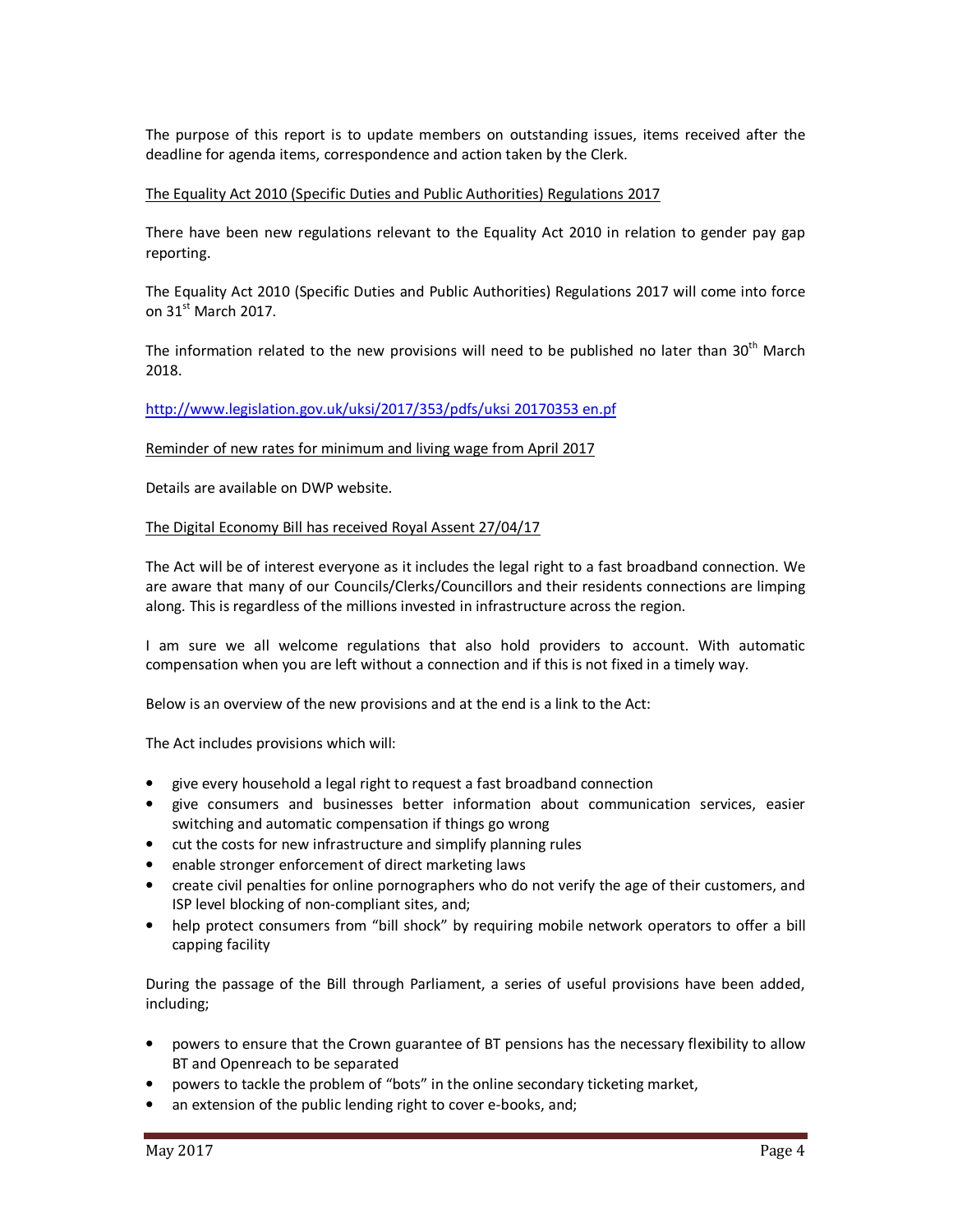• provision to ensure that on-demand television is accessible to people with disabilities.

http://services.parliament.uk/bills/2016-17/digitaleconomy.html

## Bus Shelters – Bucklesham Road

Suffolk County Council Highways are in the process of erecting the bus shelters on Bucklesham Road. It is hoped that the work will be completed by the  $18<sup>th</sup>$  May. Our thanks go to Nicky Yeo SCDC and Patricia O'brien for their support in ensuring that the work went ahead.

## Re-election of Patricia O'brien to Suffolk County Council

Patricia O'brien has been re-elected to Suffolk County Council for our area. I feel sure councillors will wish to congratulate Patricia on her re-election and thank her for the support she has given the Parish Council over the years.

## **65.17 To discuss fair funding for schools in Suffolk**

Cllr Finch said that he had asked for this item to be placed on the agenda as he had received a letter from Kesgrave High School raising awareness of the level of imbalance in funding between Suffolk and other areas of the country. Cllr O'brien said that she did not know what the current position is as regards funding but stated that it is important to get the message across to try and address the national imbalance on funding.

## **66.17 To discuss the Speed of Broadband in the area**

Cllr Day reported that at the last meeting he had drafted a response to the Chairman of BT and Better Broadband Suffolk. He said that the Parish Council had received a response from Better Broadband Suffolk who had asked for telephone numbers. Cllr Day stated that the Parish Council could not release telephone numbers due to data protection but had once again sent a list of all the postcodes where properties are affected. Cllr Day stated that the Digital Economy Bill had received Royal Assent which states that "… The Act includes provisions which will: give every household a legal right to request a fast broadband connection…" however to achieve this fibre networks are required. **Action: Clerk** 

## **67.17 Locality Budget 2017/2018**

Cllr O'brien stated that at the moment the level of Local Budget funding for 2017/2018 had not been agreed. It was agreed to defer this item until the next meeting. **Action: Clerk** 

## **68.17 VAS Signs**

Cllr Finch reported that the poles are now installed ready for the VAS Sign to be used. **Action: Clerk / Cllr Finch** 

## **69.17 To discuss the accidents at the crossroads Bell Lane / Foxhall Road**

The Clerk reported that she has asked councillors to approve this item to be placed on the agenda due to the fact that another accident had occurred at the crossroads junction of Bell Lane / Foxhall Road and in this instance children had received minor injuries. Ben Woolnough Suffolk Coastal District Council Planning Officer stated that plans were in the pipeline for traffic lights to be placed at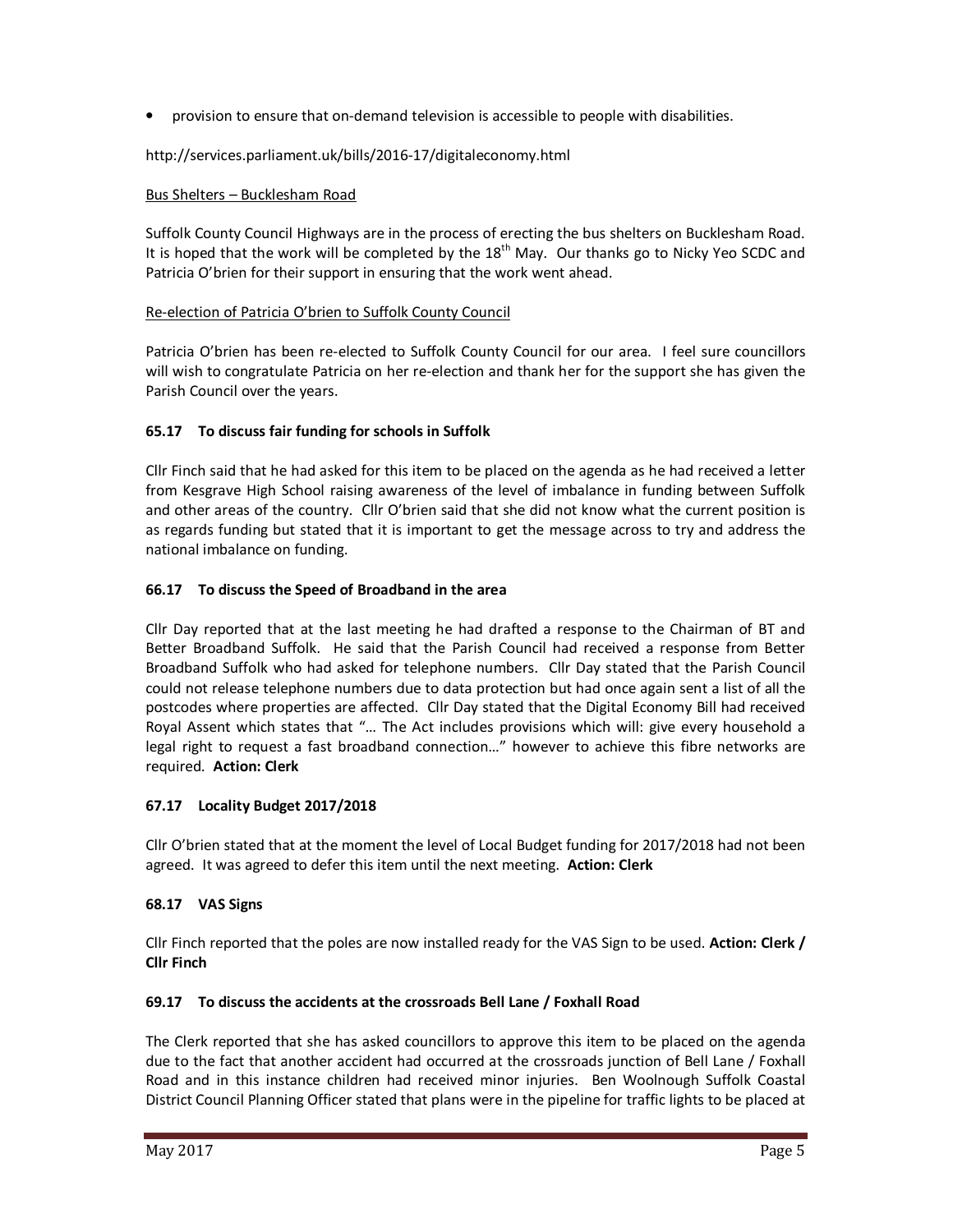this junction however if the Adastral Park development went ahead it is envisaged that a roundabout would be installed at the junction. It was agreed that the Clerk should write to Kesgrave Parish Council to agree a joint application to Highways to address the issues at this junction. **Action: Clerk** 

## **70.17 Planning**

The Planning Committee Chairman reported on the following planning matters.

#### a. General

Cllr Watts stated that a number of Planning Applications were still awaiting a decision.

#### b. Adastral Park

Ben Woolnough Suffolk Coastal District Council Planning Officer was in attendance to answer questions from the Parish Council and the public with regard to the application. Ben stated he was offering to attend a number of Parish Council Meetings which will be affected by the development to answer any questions councillors and local residents may have. Detailed discussions took place and Ben answered questions on the number of entrances to the site, the bridleway crossing the A14 and also the envisaged timescale for the development. Ben said that development would be in three phases. The first phase starting in 2018 with 70 homes, school, open space with approximately 150 homes being erected each year following. Ben said that it is envisaged that the development will take until 2031/2032 to complete.

Ben said that a meeting is being arranged toward the end of May / beginning of June 2017 to discuss further.

Cllr Watts stated that the Parish Council had met and formulated a reply which would be sent out on the 10<sup>th</sup> May 2017 to Suffolk Coastal District Council. Action: Cllr Watts / Clerk

#### c. Orwell Truck Stop

The Parish Council and local residents present at the meeting discussed the documents and meetings held regarding the development of the Orwell Truck Stop site. Parishioners present at the meeting and also the Parish Council were extremely concerned with regard to the height of the building which appeared to be approximately 41 metres high. No Planning Application has been received by Suffolk Coastal District Council Planning Department but it was agreed that when/if the application is received by the Group Parish Council residents in the area would be made aware of its existence to enable them to lodge objections and comments. **Action: Cllr Watts / Clerk** 

#### **71.17 Finance**

Income None Expenditure A J Buggs Salary and Expenses April 2017 **EXPENSION CONSTRUSTED ASSESSED** E306.29

#### SALC Invoice